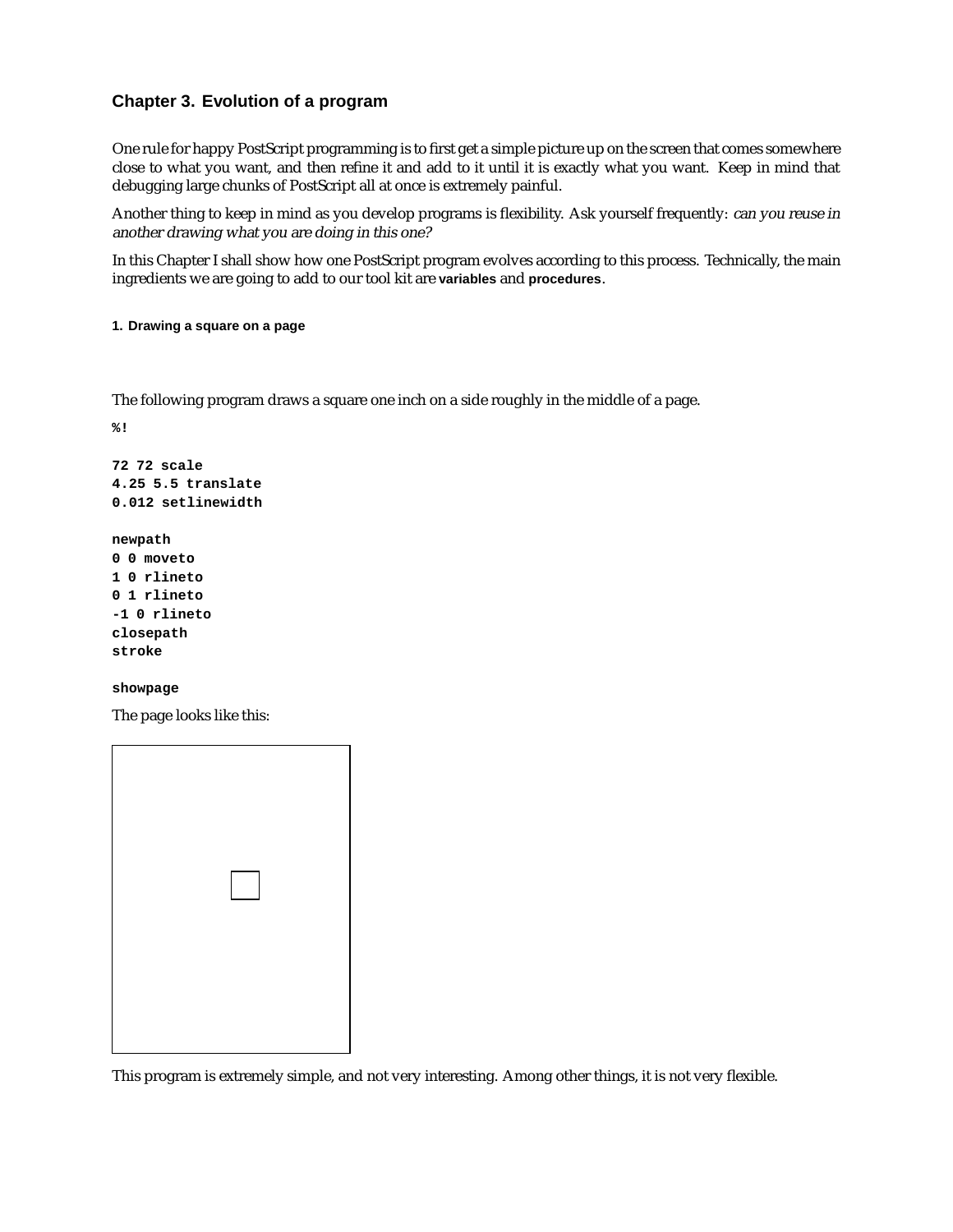Suppose you wanted to change the size of the square? You would have to replace each occurrence of "1" with the new size. This is awkward—you might miss an occurrence, at least if your program were more complicated. It would be better to introduce a **variable** s to control the length of the side of the square.

Variables in PostScript can be just about any sequence of letters and symbols. They are **defined** and **assigned values** in statements like this

**/s 1 def**

which sets the variable s to be 1.

• After <sup>a</sup> variable is defined in your program, any occurrence of that variable will be replaced by what it was defined to be.

We shall see later that this is not quite true in certain local environments.

Definition and assignment in PostScript look the same, and differ only in technical ways.

Using a variable for the side of the square, the new program would look like this (I include only the interesting parts from now on):

```
/s 1 def
newpath
0 0 moveto
s 0 rlineto
0 s rlineto
s neg 0 rlineto
closepath
stroke
```
One new thing to note here is the command **neg**, which replaces anything on the top of the stack by its negative. This code is indeed a bit more flexible than the original, because if you want to draw a square of different size you would have to change only one line.

Suppose you wanted to draw two squares, one of them at  $(0, 0)$  and the other at  $(0, -1)$  (that is to say, just below the first). Most straightforward:

```
/s 1 def
newpath
0 0 moveto
s 0 rlineto
0 s rlineto
s neg 0 rlineto
closepath
stroke
0 -1 translate
newpath
0 0 moveto
s 0 rlineto
0 s rlineto
s neg 0 rlineto
closepath
stroke
```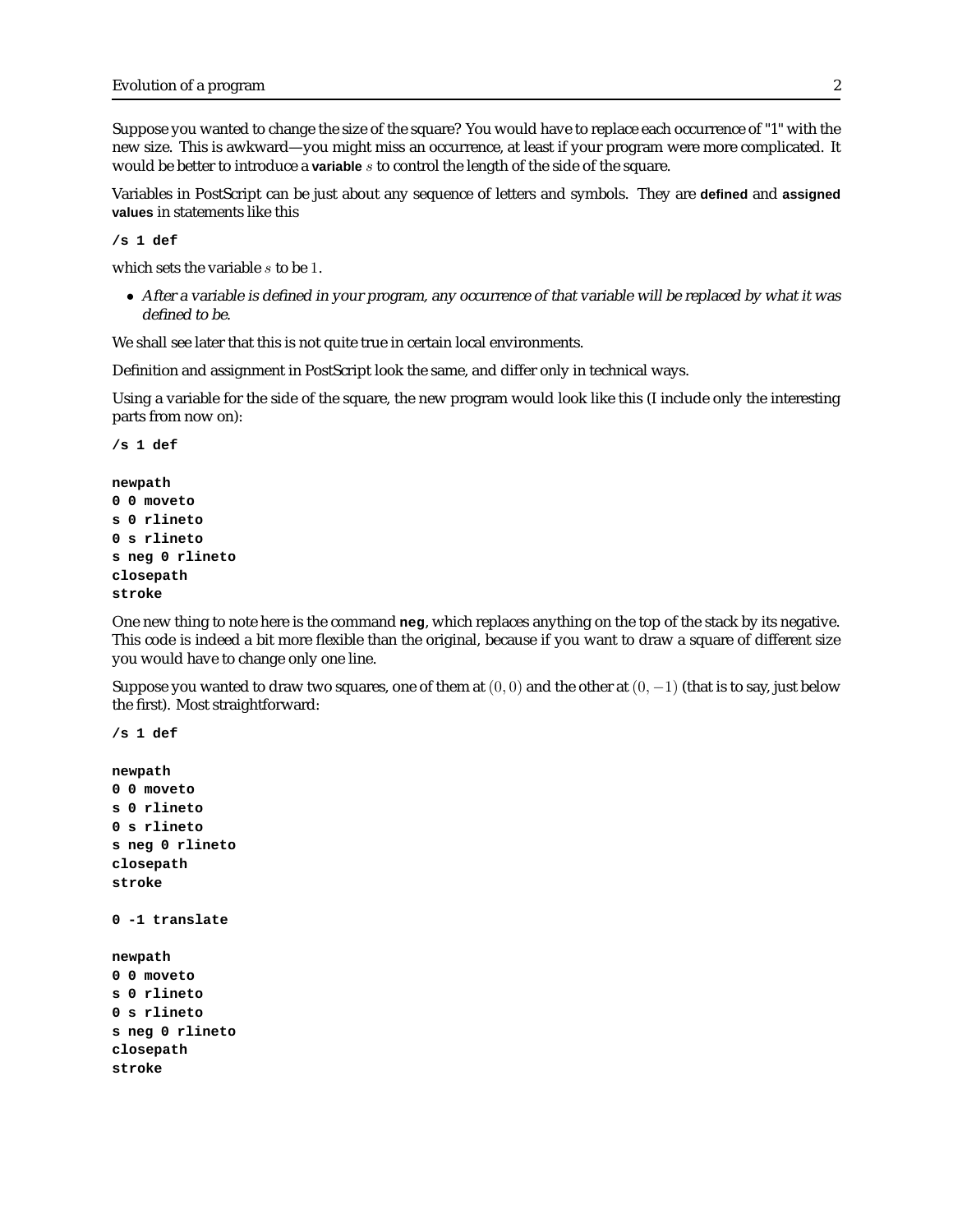### **showpage**

which just repeats the part of the program which actually draws the square, of course. Recall that **translate** shifts the origin of the user's coordinate system in the current units.

Now the page looks like this:

#### **2. Procedures in PostScript**

Repeating the code to draw the square is somewhat inefficient—this technique will lead to a lot of text pasting and turns out to be very prone to error. It is both more efficient and safer to use a PostScript **procedure** to repeat the code for you.

• <sup>A</sup> procedure in PostScript is an extremely simple thing—it is just any sequence of commands, enclosed in brackets  $\{\ldots\}$ .

You can assign procedures to variables just as you can assign any other kind of data. When you insert this variable in your program, it is replaced by the sequence of commands inside the brackets. In this way, you do things in two steps:

(1) You define a procedure called **draw-square** in the following way:

```
/draw-square {
newpath
0 0 moveto
s 0 rlineto
0 s rlineto
s neg 0 rlineto
closepath
stroke
} def
```
The effect of this is that after you have made this definition, whenever you have the expression **draw-square** in your program, PostScript will simply substitute the lines in between the curly brackets **{** and **}**. The effect of calling a procedure in PostScript is always this sort of straightforward text substitution.

(2) Then you call the procedure when you need it. In this case, the new commands on the page will include the above definition, and also this: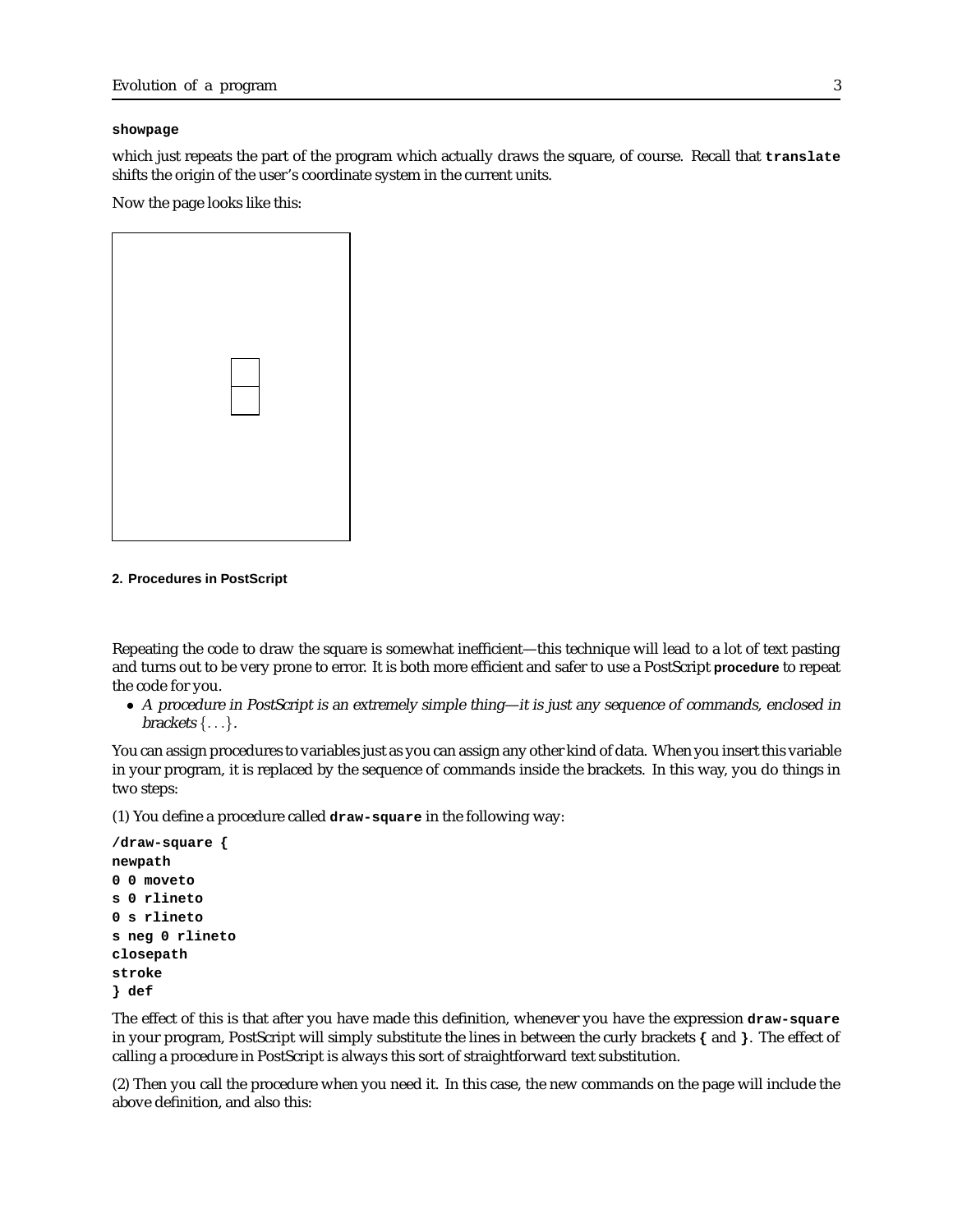```
Evolution of a program 4
```

```
draw-square
0 -1 translate
draw-square
```
Of course if we have done things correctly, the page looks the same as before. But we can now change it easily by mixing several translations and calls to **draw-square** like this:

```
draw-square
-1 -1 translate
draw-square
1 -1 translate
draw-square
```
to get this:



### **3. Keeping track of where you are**

In the lines of PostScript above, you can easily forget exactly where you are with all those translations. What you might do is translate back again after each translation and drawing operation to restore the original coordinates. But this would become complicated later on in your work, when you will perform several changes of coordinates and it will be difficult to figure out how to invert them. Instead, you can get PostScript to do the work of remembering where you are. It has a pair of commands that help you do the job easily: **gsave** saves the current coordinate system somewhere (together with a few other things like the current line width) and **grestore** brings back the coordinate system you saved with your last **gsave**.

• The commands **gsave** and **grestore** must be used in pairs!

In this scheme we could write

```
draw-square
gsave
-1 -1 translate
draw-square
grestore
```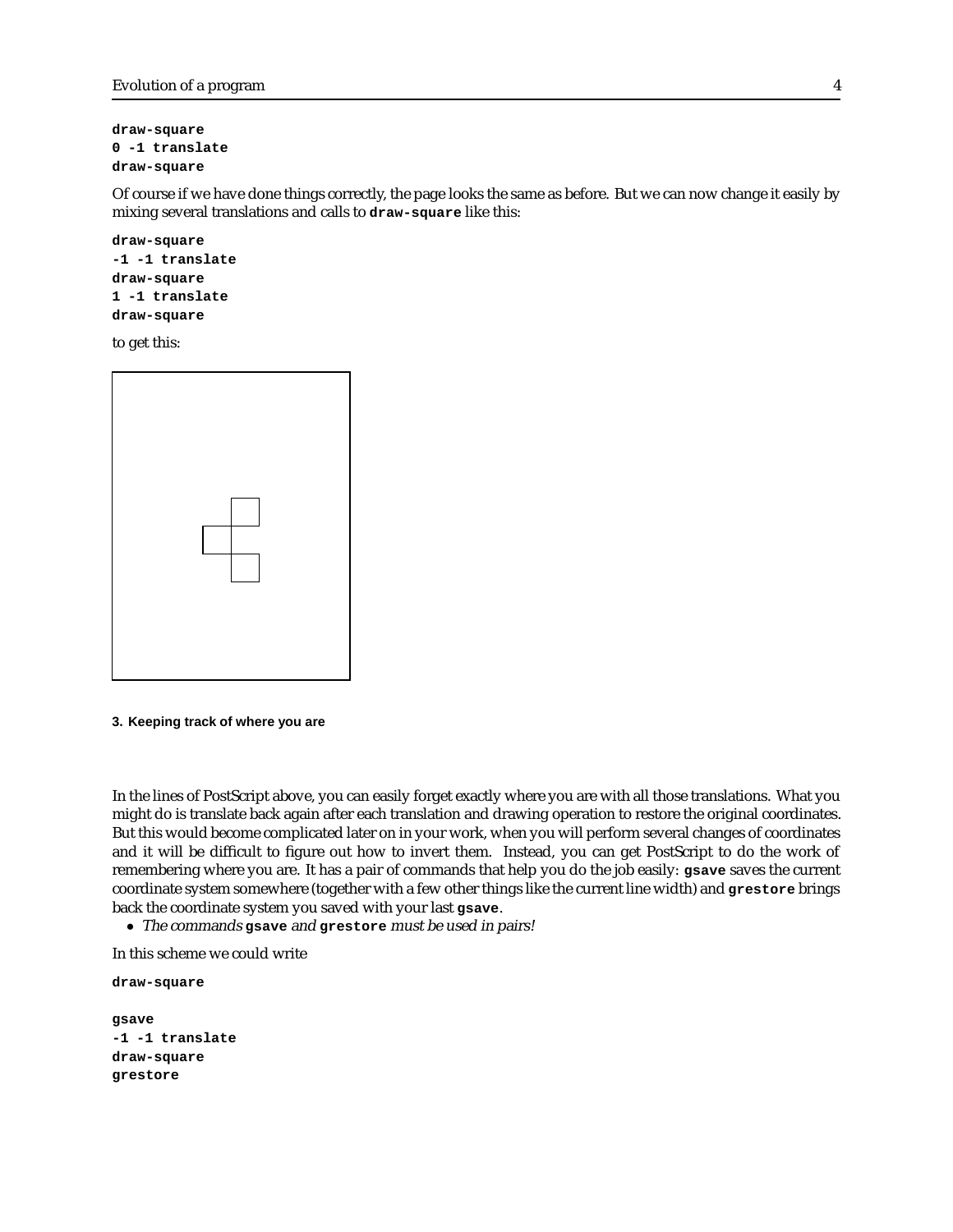# **1 -1 translate**

# **draw-square**

# to get

| $\perp$ |  |
|---------|--|
|         |  |

To be a bit more precise, **gsave** saves the **current graphics state** and **grestore** brings it back. The graphics state holds data about coordinates, line widths, the way lines are joined together, the current color, and more—in effect everything that you can change easily to affect how things are drawn. You might recall that we saw **gsave** and **grestore** earlier, where we used them to set up successive pages correctly, enclosing each page in a pair of **gsave** and **grestore**.

Incidentally, it is usually—but not always—a bad (very bad) idea to change anything in the graphics state in the middle of drawing a path. Effects of this bad practice are often unintuitive, and therefore unexpected. There are definite exceptions to this rule, but one must be careful. The problem is to know what parts of the graphic state take effect in various commands. The principal exceptions use **translate** and **rotate** to build paths conveniently. For example, the following sequence builds a square.

The commands **rotate** etc. change the coordinate system in a figure, and the commands **lineto** etc. use the coordinate system current when they are applied to build a path in physical coordinates.

### **4. Local variables**

The definition we have made of the procedure **draw-square** has a variable s in it. The variable s is not defined in the procedure itself, but must be defined before the procedure is used. This is awkward—if you want to draw squares of different sizes, you have to redefine s each time you want to use a new size.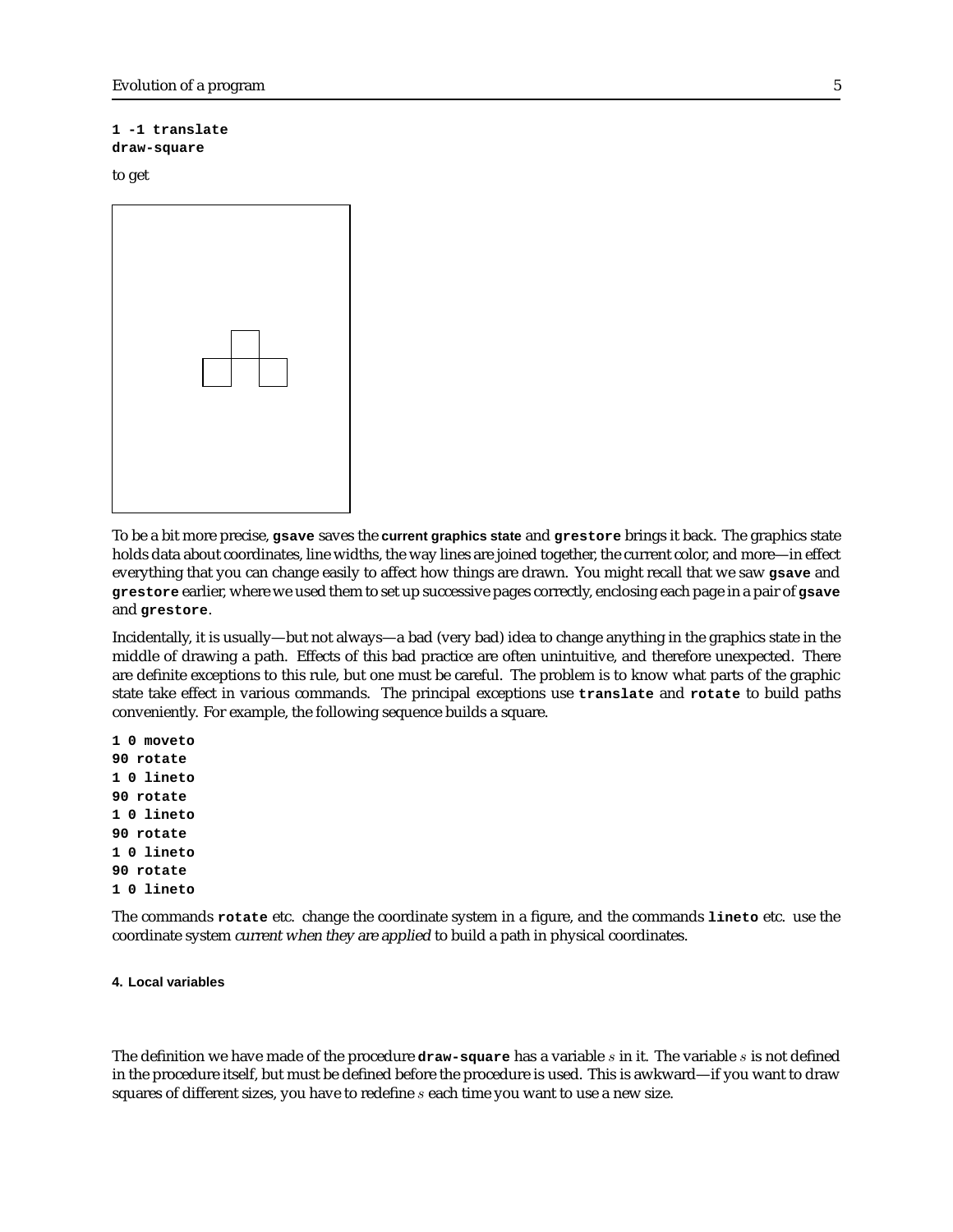For example, if we write

**/s 2 def draw-square**

we get



There are a few tricky things to keep in mind here. (1) When I put s in the program it replaces that occurrence of s by the **current value** of s, which is 2. This again illustrates how **def** works by substitution. (2) The line **s neg** just puts −s on the stack, and does not change the value of the variable s. The only way to change the value of s is to redefine it. (3) The variable s is used in the procedure, but it does not have to be defined until the procedure is actually used. (4) The phrase **/s 2 def** assigns the value of 2 to s. This use of **def** might seem quite a bit different from its use to define procedures, but in fact it is not. In both cases it effects a straightforward substitution when the variable defined is put into the program. In the first case the variable **draw-square** is defined to be a procedure, in the second s is defined to be the number 2. (5) The variable s is a **global variable**. It can be used anywhere in the program after it has been defined. If you called **draw-square** before you defined s you would get an error message. (6) The **def** command requires that exactly one item separates the word **def** from the name of the variable being defined. Thus **/s 2 3 def** is not acceptable. If for some reason you want s to be the sequence of numbers **2 3** you would write **/s {2 3} def**. This is OK because **{2 3}** is a procedure which just places 2 and 3 on the stack in succession.

Let me repeat: If you want to assign <sup>a</sup> new value to <sup>a</sup> variable you have to define it over again.

It is awkward to have to assign a value to s every time we want to draw a square. It would be much better if we could just type something like **2 draw-square** to do the job. We can in fact do this, by doing a bit of stack manipulation inside the procedure itself. The command **exch** exchanges the top two items on the stack. Therefore **2 /s exch def** has exactly the same effect as **/s 2 def**, since in the first version the effect of **exch** is to change **2 /s** to **/s 2** and then add **def**. Thus the lines

**/draw-square { /s exch def newpath 0 0 moveto s 0 rlineto 0 s rlineto s neg 0 rlineto closepath stroke**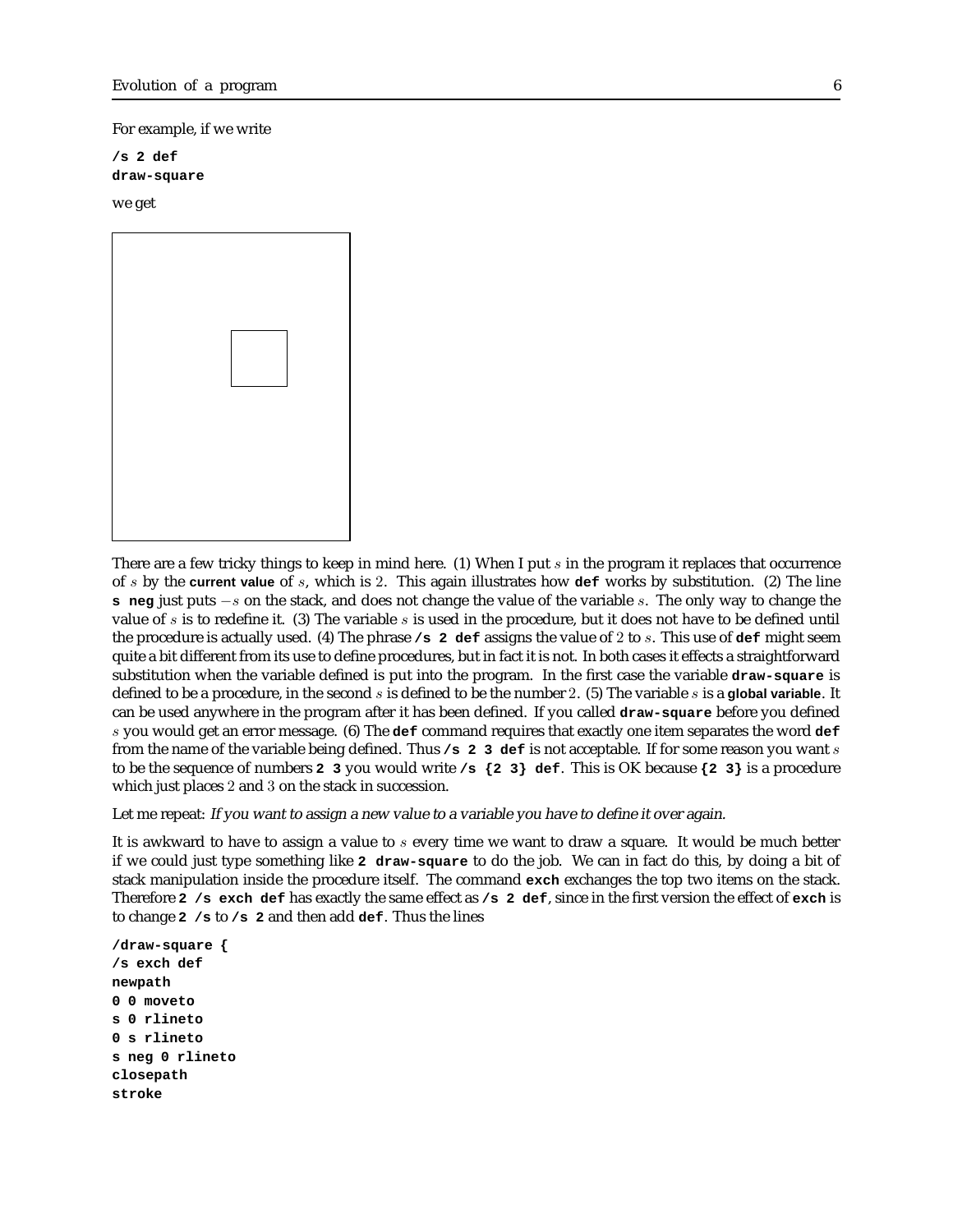## **} def**

#### **2 draw-square**

do exactly what we want. The important point is that the procedure itself now handles the assignment of a value to s, and all we do is pass the value of s to the procedure as an **argument** to it by putting it on the stack before the procedure is called. If you know how programming language compilers work, you will recognize this as what programming languages do to pass arguments. The difference is that PostScript does it in the open, and effectively forces you to do a bit more work yourself. If you wanted to draw rectangles with different width and height, you would pass two arguments in a similar way:

```
/draw-rectangle {
/h exch def
/w exch def
newpath
0 0 moveto
w 0 rlineto
0 h rlineto
w neg 0 rlineto
closepath
stroke
} def
```
# **2 3 draw-rectangle**

draws a rectangle of width 2 and height 3. Notice that the stuff on the stack is removed in the order opposite to that in which you placed it there.

Another problem is possible name conflicts. If you have a large program with lots of different figures being drawn in various orders, you might very well have several places where you use  $w$  and  $h$  with different meanings. This can cause a lot of trouble. The way around this is a technique in PostScript that I suggest you use without trying to understand too much about it in detail. We want the variables we use in a procedure to be **local** to that procedure, so that assignments we make to them inside that procedure don't affect other variables with the same name outside the procedure. To do this we add some lines to the procedure:

```
/draw-rectangle {
2 dict begin
/h exch def
/w exch def
newpath
0 0 moveto
w 0 rlineto
0 h rlineto
w neg 0 rlineto
0 h neg rlineto
closepath
stroke
end
} def
```
#### **2 3 draw-rectangle**

There are exactly two new lines, in fact, one at either end of the procedure. The line **2 dict begin** sets up a local variable mechanism, and **end** restores the original environment. The **2** is in the statement because we are defining 2 local variables.

• You should set up <sup>a</sup> local variable mechanism in all procedures in which you make variable definitions.